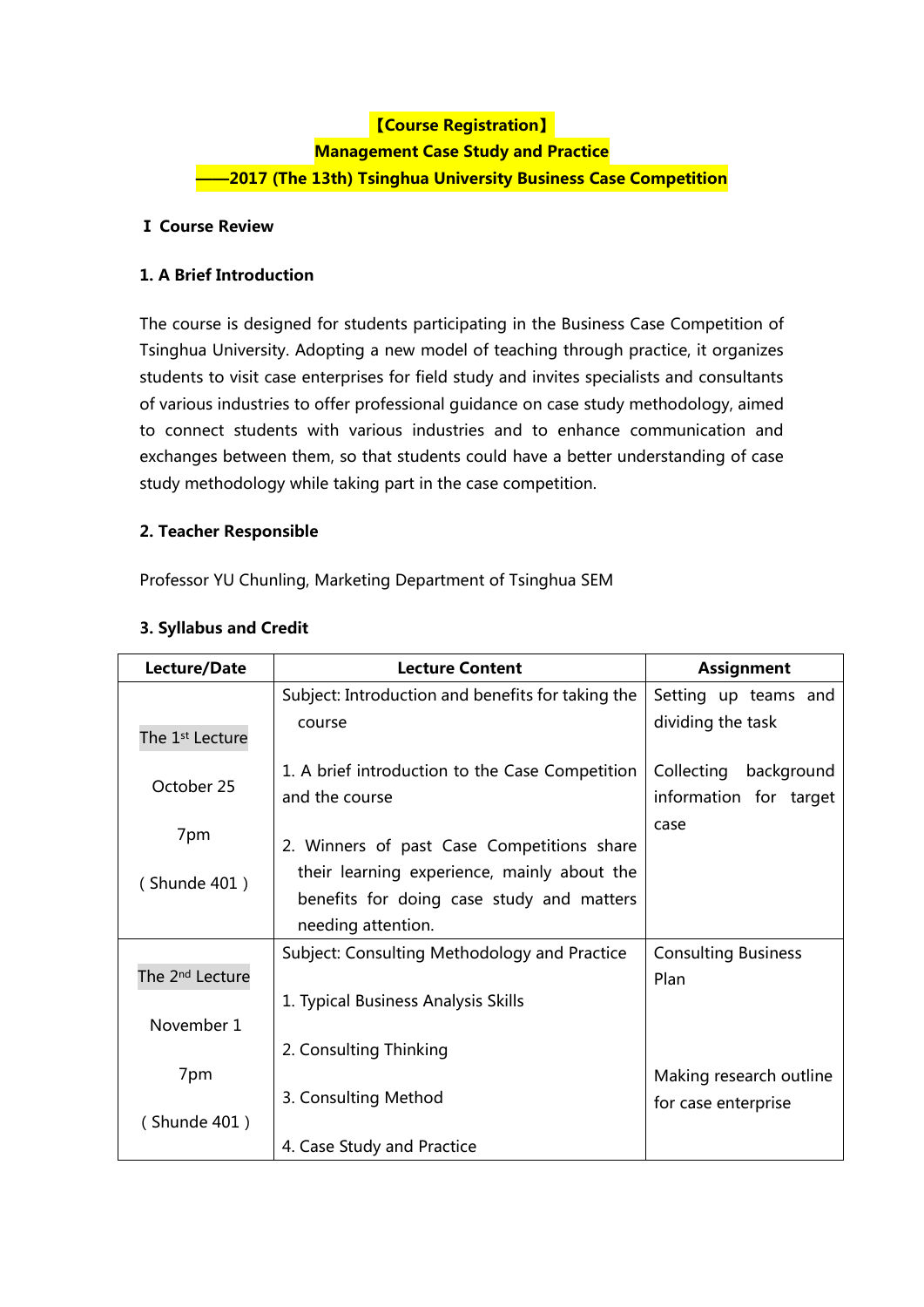| Lecture/Date                | <b>Lecture Content</b>                                               | <b>Assignment</b>     |  |
|-----------------------------|----------------------------------------------------------------------|-----------------------|--|
|                             | Subject: Field Study on Case Enterprise                              | Study report on case  |  |
| The 3 <sup>rd</sup> Lecture | 1. One group study arranged for each case                            | enterprise            |  |
| November 3-15               | 2. Unlimited number of field studies arranged<br>by teams themselves | Presentation report   |  |
|                             | Subject: Case study presentation                                     | Presentations by      |  |
| The 4 <sup>th</sup> Lecture | 1. Case study presentations by winning teams                         | winning teams         |  |
| November 30                 | 2. Winners selected by a diverse panel of judges                     | <b>Award Ceremony</b> |  |
| 7pm                         | including academicians from business colleges,                       |                       |  |
|                             | entrepreneurs, media chief editors, consulting                       |                       |  |
|                             | and investment companies corporate partners                          |                       |  |

This course, as a non-test based one, only has "Pass" or "Fail" to measure students' achievements.

Students who finish every session in the syllabus above as required would get 1 credit.

MBA students and non-MBA students of Tsinghua University including SEM (excluding exchange students) take the credit of this course as selective course credit for 2018 spring semester.

# **Ⅱ Case Competition Review**

# **1. A Brief Introduction**

The Business Case Competition of Tsinghua University (Case Competition), as one of Tsinghua's traditional competitions, is hosted by the MBA Programs, Tsinghua SEM, and is academically supported by China Business Case Centre, Tsinghua SEM.

The Case Competition, started in 2005, is a university-level bi-lingual competition, covering all colleges and departments in Tsinghua. It has been successfully held for 11 years. The competition has created a new cooperation model between the university and enterprises, with students of various teams doing research and making analysis for solutions to real business cases taken from enterprises. In 2016, the course "Management Case Study and Practice" was launched on the basis of the Case Competition, aimed to assist students to improve their capability in study and practice.

#### **2. Schedule**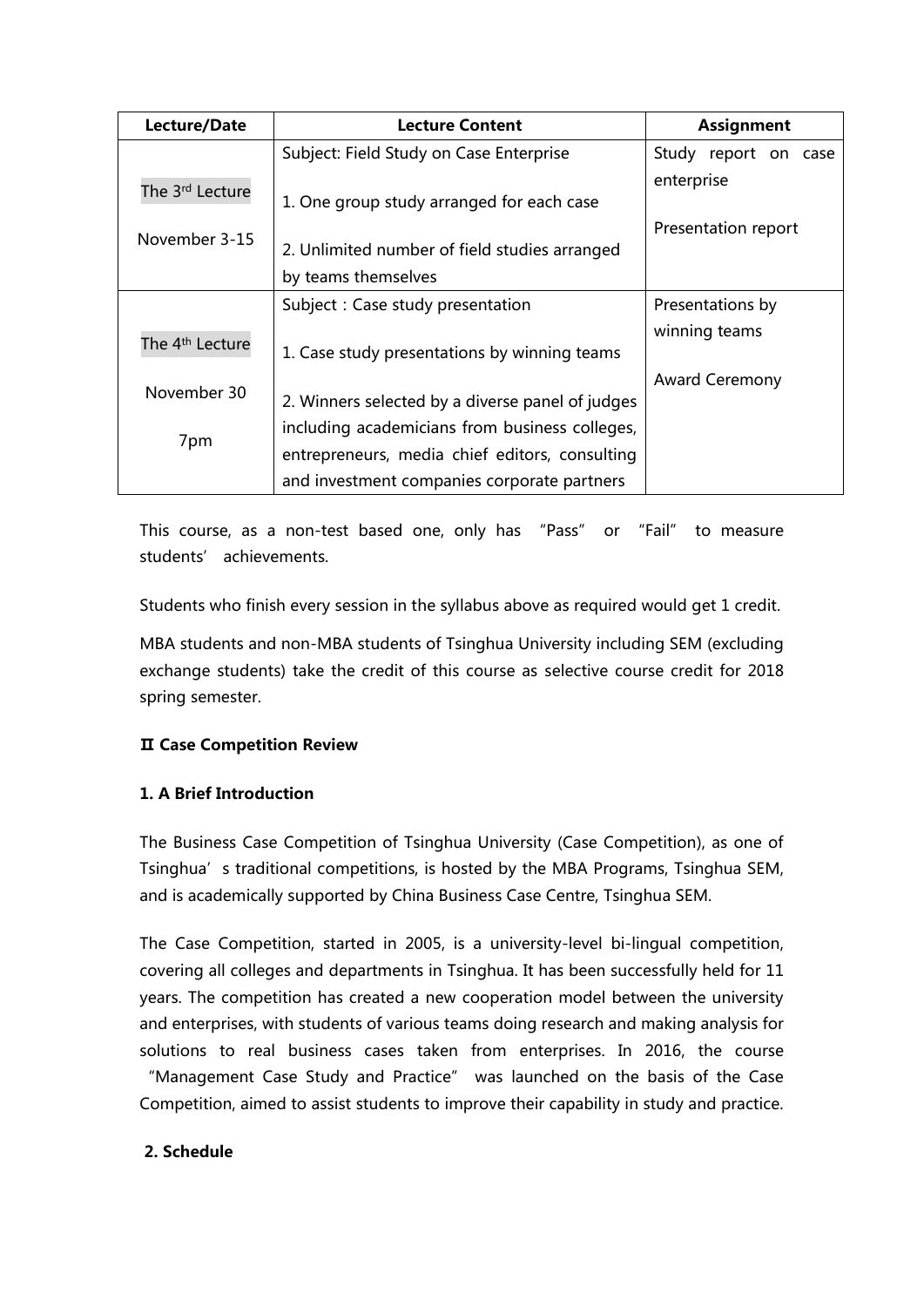| <b>Procedures</b>                                                                     | <b>Dates</b>                            | <b>Matters Needing</b><br><b>Attention</b>                                                                     |
|---------------------------------------------------------------------------------------|-----------------------------------------|----------------------------------------------------------------------------------------------------------------|
| <b>Registration Deadline</b>                                                          | 12am on October 20                      | The registration should<br>be made in teams.                                                                   |
| Distribution of cases                                                                 | After the completion of<br>registration | Cases would be<br>sent<br>together<br>with<br>the<br>confirmation email.                                       |
| Introduction<br>the<br>to<br>Forum<br>course<br>and<br>on<br>sharing study experience | 7pm on October 25                       | Compulsory                                                                                                     |
| Training<br>Case<br>Study<br>Lectures                                                 | 7pm on November 1                       | Compulsory                                                                                                     |
| <b>Field</b><br>Study<br>on<br>case<br>enterprises                                    | November 3~15                           | Compulsory                                                                                                     |
| Deadline for submission<br>of case proposal                                           | 12am on November 24                     | A detailed case report<br>presentation<br>and<br>a<br>should<br>be<br>report<br>submitted at the same<br>time. |
| The<br>first<br>round<br>case<br>review (offline)                                     | November 25~28                          |                                                                                                                |
| Shortlisted<br>teams<br>announced                                                     | November 29                             |                                                                                                                |
| Winning<br>cases<br>presentation and review                                           |                                         |                                                                                                                |
| (on site)<br>ceremony<br>Award<br>and<br>closing session<br>Note:                     | 7pm on November 30                      | Compulsory                                                                                                     |

Both Chinese and English are acceptable in submission of the case reports. No extra credit will be given for either language. Students are advised to make presentations in Chinese. The working language used in company visits is Chinese.

| <b>NO</b> | <b>Case Name</b>    | <b>Industry and Key Word</b>                            |
|-----------|---------------------|---------------------------------------------------------|
|           | CreditEase          | Industry: Finance<br>Key Word: YIREN Wealth Management, |
|           | <b>YIREN Wealth</b> | Fin-tech, Brand Promotion, Strategy                     |

# **3. Competition Cases**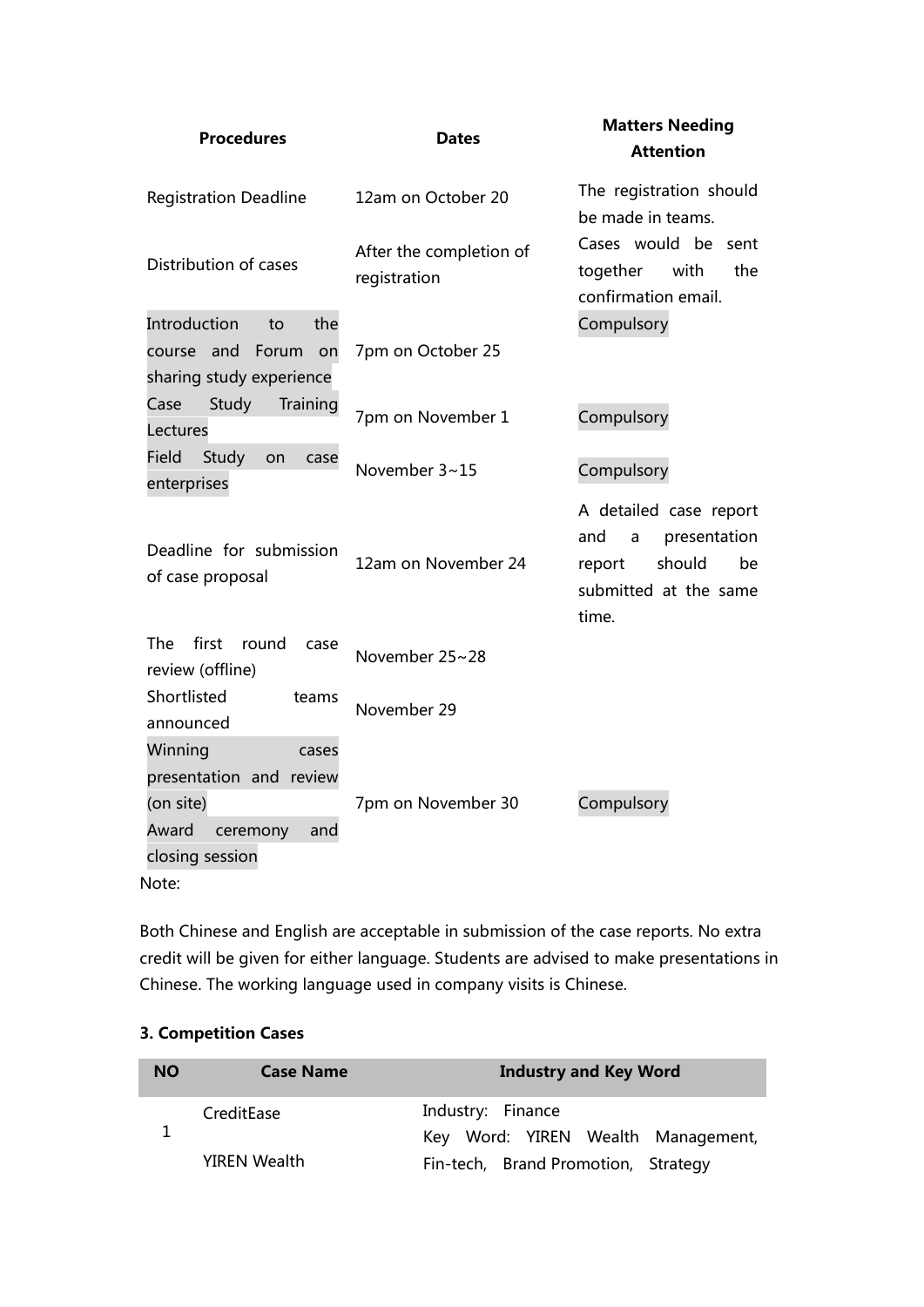Management

|                  | YILI                                                                                                        | Industry: FMCG, Dairy Farming                                                                                                 |
|------------------|-------------------------------------------------------------------------------------------------------------|-------------------------------------------------------------------------------------------------------------------------------|
| 2                | YILI Industry Chain<br>Finance                                                                              | Key Word: Industry Chain Finance,<br>Financing of upstream and downstream<br>Firms, Sustainable Development                   |
| 3                | <b>Oriental YUHONG</b><br>From "Oriental YUHONG"                                                            | Industry: Building (Material) industry<br>Brand,<br>Word: Overseas Business,<br>Key                                           |
| $\boldsymbol{A}$ | to "World YUHONG"<br><b>SHENGLONG</b><br>"The Bosses" Co-founding<br>for SHENGLONG ELECTRIC<br><b>GROUP</b> | <b>Industry First</b><br>Industry: Electric<br>Key Word: "The Boss" Co-founding, Sales<br>Organization, Entrepreneur Platform |

Note:

YILI will be the only one English case this year, suitable for overseas participants. Teams could select two of the 4 cases above for competition as  $1<sup>st</sup>$  and  $2<sup>nd</sup>$  choice. We will coordinate and announce the final results.

Based on various cases, the organizing committee would organize field study as well as exchange activities with case enterprises.

#### **4. Prizes and Bonus**

There are 3 levels of prizes for each case.

The first prize: certificate of award and 8000RMB bonus. There will be 4 winners all together and one for each case.

The second prize: certificate of award and 5000RMB bonus. There will be 4 winners all together and one for each case.

The third prize: certificate of award and 2000RMB bonus. There will be 4 winners all together and one for each case.

#### **Ⅲ Course Selection and Language Used in Course and Competition**

1. Course Selection

MBA students, SEM students, and Tsinghua university students (not including the exchange students), after forming teams and sign up for the competition will enter into the primary list. Whether the course selection is successful depends on if the student teams meet the required credit hours and the requirements of the case reports submitted. After the contest, course assistant will help to evaluate all the mentioned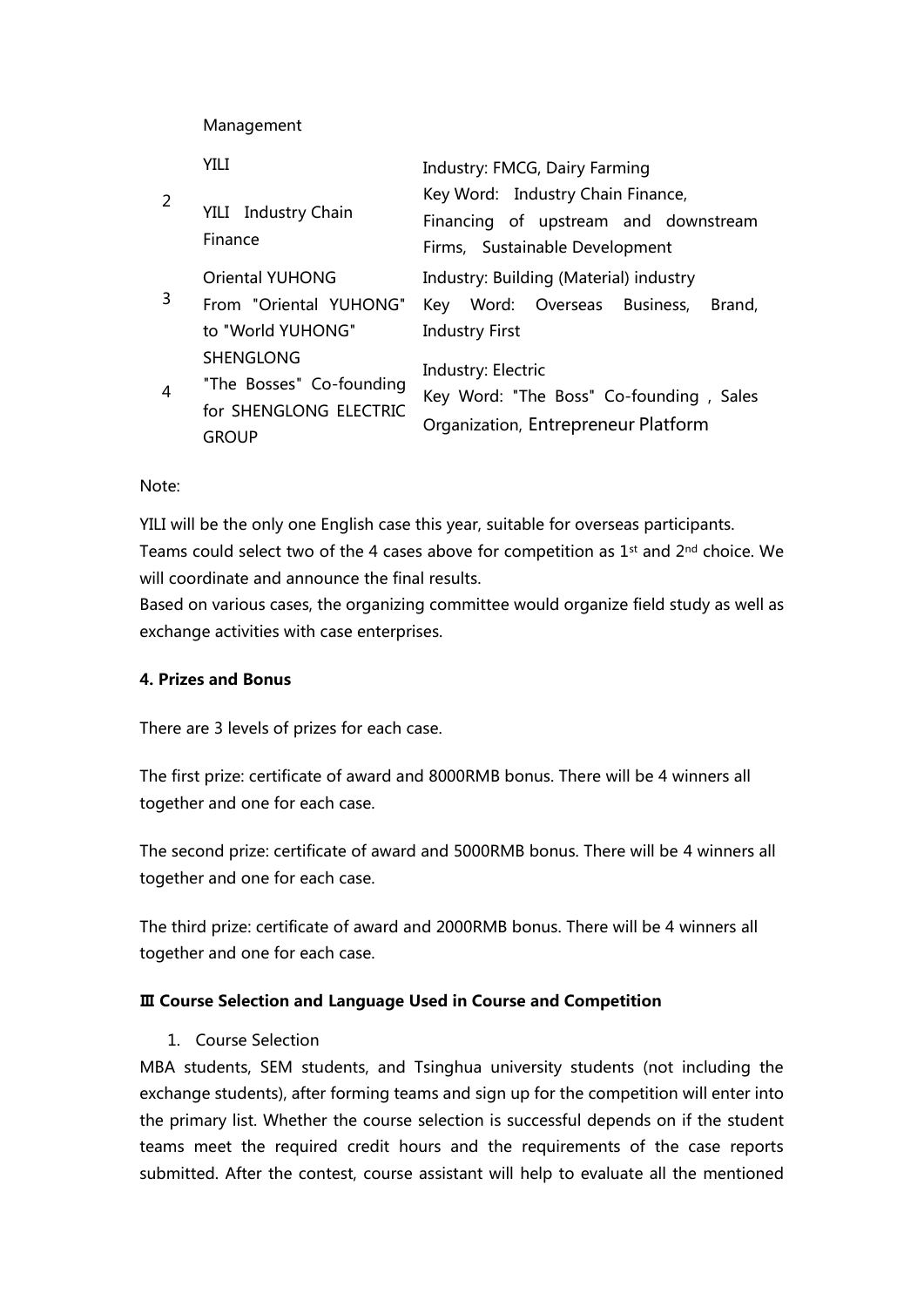above. Candidates who passed the evaluation will get the course credit in 2018 spring term.

If you don't need credit and participate the competition only, please state in advance.

2. Language Used in Course and Competition

As all case enterprises are local Chinese companies, the course "Management Case Study and Practice" will be taught only in Chinese. The winning case presentations will also be mainly in Chinese.

Overseas students (excluding exchange students) intending to take the course must join Chinese students or other overseas students with good proficiency in Chinese as a team. Otherwise they may not get the credit for not being able to participate in the teaching process.

Exchange students may choose only to take part in the Case Competition without taking the course "Management Case Study and Practice". In this case, exchange students only participating in the Case Competition could not get the credit for the course.

# **Ⅳ Registration**

To finish the online registration and application for the course, please click on the following link or scan the QR code below no later than 12am on October 20.

<https://www.wenjuan.in/s/NZnMbe/>



Matters needing attention:

Each study group or competition team should be composed of 4-5 students, who may come from different colleges and departments.

Overseas or exchange students intending to join the competition are advised to join with Chinese students or other overseas students with good proficiency in Chinese as a team.